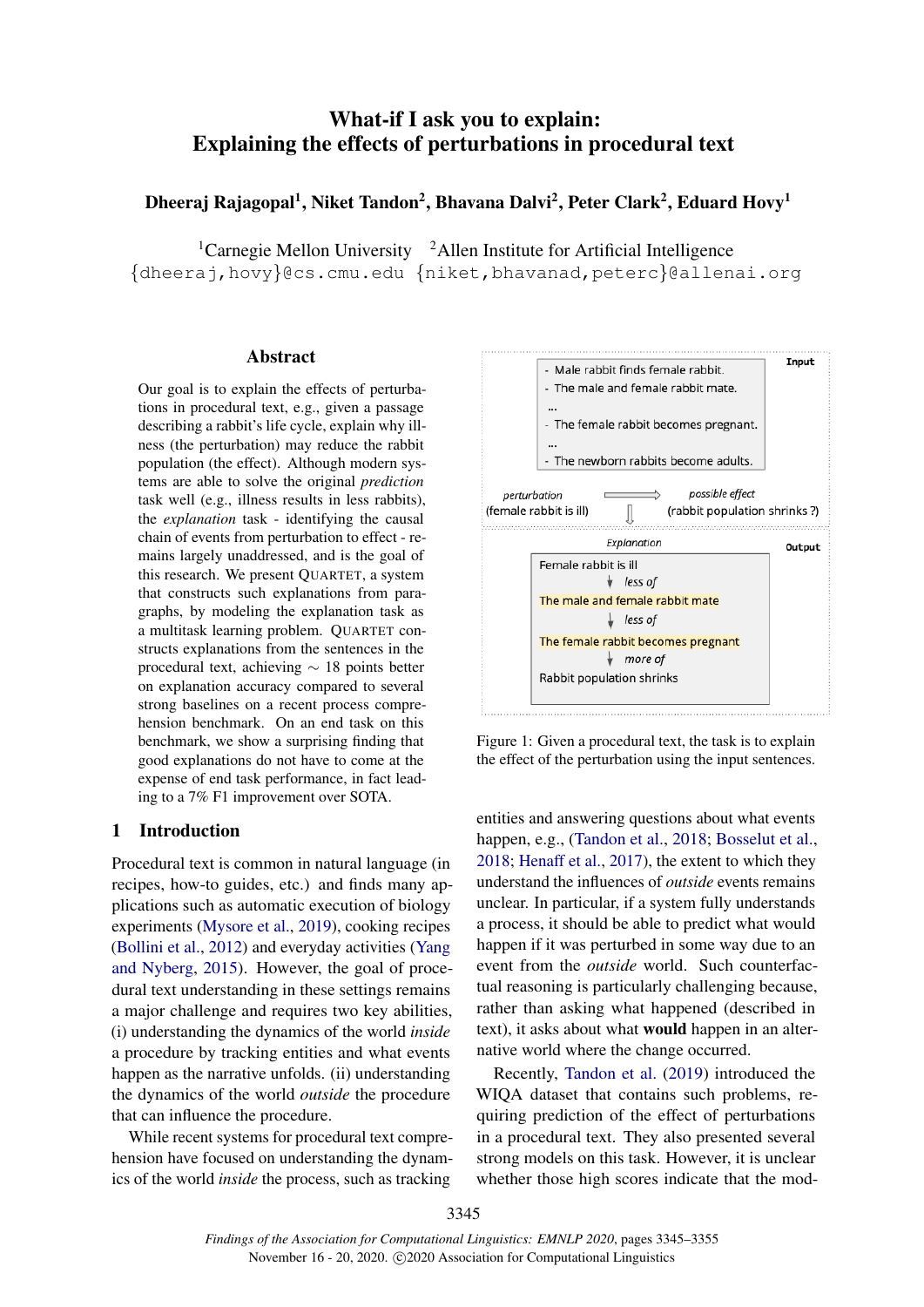els fully understand the described procedures, i.e., that the models have knowledge of the causal chain from perturbation to effect. To test this, [Tandon](#page-9-4) [et al.](#page-9-4) [\(2019\)](#page-9-4) also proposed an explanation task. While the general problem of synthesizing explanations is hard, they proposed a simplified version in which explanations were instead assembled from sentences in the input paragraph and qualitative indicators (more/less/unchanged). Although they introduced this explanation task and dataset, they did not present a model to address it. We fill this gap by proposing the first solution to this task.

We present a model, QUARTET (QUAlitative Reasoning wiTh ExplanaTions) that takes as input a passage and a perturbation, and its qualitative effect. The output contains the qualitative effect and an explanation structure over the passage. See Figure [1](#page-0-0) for an example. The explanation structure includes up to two supporting sentences from the procedural text, together with the qualitative effect of the perturbation on the supporting sentences (*more of* or *less of* in Figure [1\)](#page-0-0). QUARTET models this qualitative reasoning task as a multitask learning problem to explain the effect of a perturbation.

Our main contributions are:

- We present the first model that explains the effects of perturbations in procedural text. On a recent process comprehension benchmark, QUARTET generates better explanations compared to strong baselines.
- On an end task on this benchmark, we show a finding that good explanations do not have to come at the expense of end task performance, in fact leading to a 7% F1 improvement over SOTA. (refer §[6\)](#page-5-0). Prior work has found that optimizing for explanation can hurt end-task performance. Ours is a useful datapoint showing that good explanations do not have to come at the expense of end-task performance<sup>[1](#page-1-0)</sup>.

## 2 Related work

Procedural text understanding: Machine reading has seen tremendous progress. With machines reaching human performance in standard QA benchmarks [\(Devlin et al.,](#page-8-2) [2018;](#page-8-2) [Rajpurkar](#page-9-5) [et al.,](#page-9-5) [2016\)](#page-9-5), more challenging datasets have been proposed [\(Dua et al.,](#page-8-3) [2019\)](#page-8-3) that require background knowledge, commonsense reasoning [\(Talmor et al.,](#page-9-6) [2019\)](#page-9-6) and visual reasoning [\(Antol et al.,](#page-8-4) [2015;](#page-8-4) [Zellers et al.,](#page-9-7) [2018\)](#page-9-7). In the context of procedural text understanding which has gained considerable amount of attention recently, [\(Bosselut et al.,](#page-8-1) [2018;](#page-8-1) [Henaff et al.,](#page-9-3) [2017;](#page-9-3) [Dalvi et al.,](#page-8-5) [2018\)](#page-8-5) address the task of tracking entity states throughout the text. Recently, [\(Tandon et al.,](#page-9-4) [2019\)](#page-9-4) introduced the WIQA task to predict the effect of *perturbations*.

Understanding the effects of perturbations, specifically, qualitative change, has been studied using formal frameworks in the qualitative reasoning community [\(Forbus,](#page-8-6) [1984;](#page-8-6) [Weld and De Kleer,](#page-9-8) [2013\)](#page-9-8) and counterfactual reasoning in the logic community [\(Lewis,](#page-9-9) [2013\)](#page-9-9). The WIQA dataset situates this task in terms of natural language rather than formal reasoning, by treating the task as a mixture of reading comprehension and commonsense reasoning. However, existing models do not explain the effects of perturbations.

Explanations: Despite large-scale QA benchmarks, high scores do not necessarily reflect understanding [\(Min et al.,](#page-9-10) [2019\)](#page-9-10). Current models may not be robust or exploit annotation artifacts [\(Gururangan et al.,](#page-9-11) [2018\)](#page-9-11). This makes explanations desirable for interpretation [\(Selvaraju et al.,](#page-9-12) [2017\)](#page-9-12).

Attention based explanation has been successfully used in vision tasks such as object detection [\(Petsiuk et al.,](#page-9-13) [2018\)](#page-9-13) because pixel information is explainable to humans. These and other token level attention models used in NLP tasks [\(Wiegr](#page-9-14)[effe and Pinter,](#page-9-14) [2019\)](#page-9-14) do not provide full-sentence explanations of a model's decisions.

Recently, several datasets with natural language explanations have been introduced, e.g., in natural language inference [\(Camburu et al.,](#page-8-7) [2018\)](#page-8-7), visual question answering [\(Park et al.,](#page-9-15) [2018\)](#page-9-15), and multihop reading comprehension (HotpotQA dataset) [\(Yang et al.,](#page-9-16) [2018\)](#page-9-16). In contrast to these datasets, we explain the effects of perturbations in procedural text. HotpotQA contains explanations based on two sentences from a Wikipedia paragraph. Models on the HotpotQA would not be directly applicable to our task and require substantial modification for the following reasons: (i) HotpotQA models are not trained to predict the qualitative structure (more or less of chosen explanation sentences in Figure [1\)](#page-0-0). (ii) HotpotQA involves reasoning over named entities, whereas the current task focuses on common nouns and actions (models that work well on named entities need to be adapted to common nouns and actions [\(Sedghi and Sabharwal,](#page-9-17) [2018\)](#page-9-17)). (iii) explanation paragraphs in HotpotQA are not

<span id="page-1-0"></span><sup>&</sup>lt;sup>1</sup>All the code will be publicly shared upon acceptance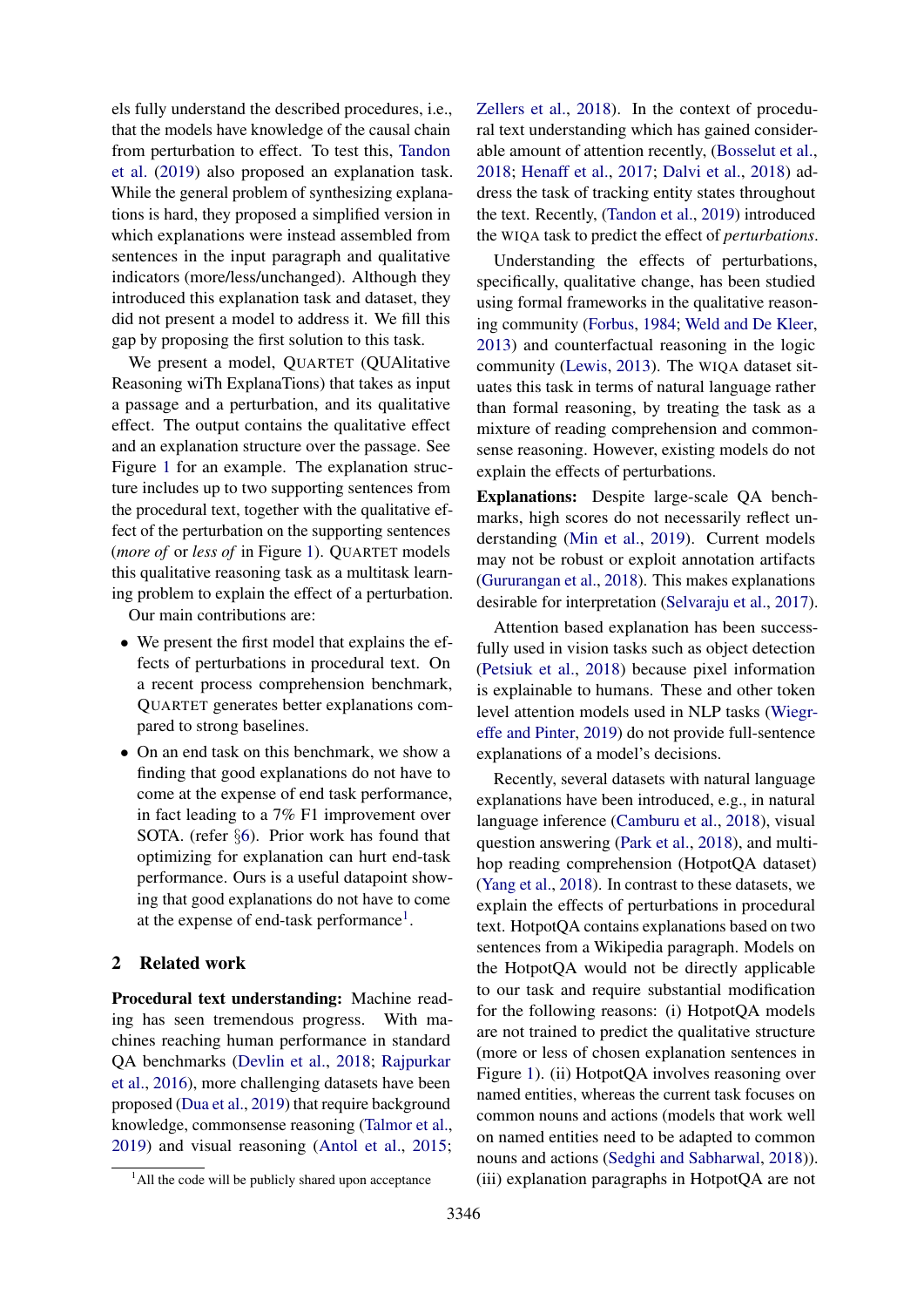```
ears less protected \rightarrow (MORE/+) sound enters the ear \rightarrow (MORE/+) sound hits ear drum \rightarrow (MORE/+) more sound detected
blood clotting disorder \rightarrow (LESS/-) blood clots \rightarrow (LESS/-) scab forms \rightarrow (MORE/+) less scab formation
breathing exercise \rightarrow (MORE/+) air enters lungs \rightarrow (MORE/+) air enters windpipe \rightarrow (MORE/+) oxygen enters bloodstream
squirrels store food \rightarrow (MORE/+) squirrels eat more \rightarrow (MORE/+) squirrels gain weight \rightarrow (MORE/+) hard survival in winter
less trucks run \rightarrow (LESS/-) trucks go to refineries \rightarrow (LESS/-) trucks carry oil \rightarrow (MORE/+) less fuel in gas stations
coal is expensive \rightarrow (LESS/-) coal burns \rightarrow (LESS/-) heat produced from coal \rightarrow (LESS/-) electricity produced
legible address \rightarrow (MORE/+) mailman reads address \rightarrow (MORE/+) mail reaches destination \rightarrow (MORE/+) on-time delivery
more water to roots \rightarrow (MORE/+) root attract water \rightarrow MORE/+) roots suck up water \rightarrow (LESS/-) plants malnourished
in a quiet place \rightarrow (LESS/-) sound enters the ear \rightarrow (LESS/-) sound hits ear drum \rightarrow (LESS/-) more sound detected
eagle hungry \rightarrow (MORE/+) eagle swoops down \rightarrow (MORE/+) eagle catches mouse \rightarrow (MORE/+) eagle gets more food
```
Table 1: Examples of our model's predictions on the dev. set in the format: " $q_p \rightarrow d_i \ x_i \rightarrow d_j \ x_j \rightarrow d_e \ q_e$ ". Supporting sentences  $x_i$ ,  $x_j$  are compressed e.g., "the person has his ears less protected"  $\rightarrow$  "ears less protected"

procedural while the current input is procedural in nature with a specific chronological structure.

Another line of work provides more structure and organization to explanations, e.g., using scene graphs in computer vision [\(Ghosh et al.,](#page-8-8) [2019\)](#page-8-8). For elementary science questions, [Jansen et al.](#page-9-18) [\(2018\)](#page-9-18) uses a science knowledge graph. These approaches rely on a knowledge structure or graph but knowledge graphs are incomplete and costly to construct for every domain [\(Weikum and Theobald,](#page-9-19) [2010\)](#page-9-19). There are trade-offs between unstructured and structured explanations. Unstructured explanations are available abundantly while structured explanations need to be constructed and hence are less scalable [\(Camburu et al.,](#page-8-7) [2018\)](#page-8-7). Generating free-form (unstructured) explanations is difficult to evaluate [\(Cui et al.,](#page-8-9) [2018;](#page-8-9) [Zhang et al.,](#page-9-20) [2019\)](#page-9-20), and adding qualitative structure over them is nontrivial. Taking a middle ground between free-form and knowledge graphs based explanations, we infer a qualitative structure over the sentences in the paragraph. This retains the rich interpretability and simpler evaluation of structured explanations as well as leverages the large-scale availability of sentences required for these explanation.

It is an open research problem whether requiring explanation helps or hurts the original task being explained. On the natural language inference task (e-SNLI), [Camburu et al.](#page-8-7) [\(2018\)](#page-8-7) observed that models generate correct explanations *at the expense of* good performance. On the Cos-E task, recently [Rajani et al.](#page-9-21) [\(2019\)](#page-9-21) showed that explanations help the end-task. Our work extends along this line in a new task setting that involves perturbations and enriches natural language explanations with qualitative structure.

### <span id="page-2-1"></span>3 Problem definition

We adopt the problem definition described in [Tan](#page-9-4)[don et al.](#page-9-4) [\(2019\)](#page-9-4), and summarize it here.

**Input:** 1. Procedural text with steps  $x_1 \ldots x_K$ . Here,  $x_k$  denotes step k (i.e., a sentence) in a procedural text comprising  $K$  steps.

2. A perturbation  $q_p$  to the procedural text and its likely candidate effect  $q_e$ .

**Output:** An explanation structure that explains the effect of the perturbation  $q_p$ :

$$
q_p \to d_i x_i \to d_j x_j \to d_e q_e
$$

- $i$ : step id for the first supporting sentence.
- $j$ : step id for the second supporting sentence.
- $d_i \in \{+-\}$ : how step id *i* is affected.
- $d_i \in \{+-\}$ : how step id j is affected.
- $d_e \in \{+-\}$ : how  $q_e$  is affected.

See Figure [1](#page-0-0) for an example of the task, and Table [1](#page-2-0) for examples of explanations.

An explanation consists of up to two (i.e., zero, one or two) supporting sentences  $i, j$  along with their qualitative directions  $d_i, d_j$ . If there is only one supporting sentence, then  $j = i$ . If  $d_e = \cdot$ , then  $i = \emptyset$ ,  $j = \emptyset$  (there is no valid explanation for no-effect).

While there can be potentially many correct explanation paths in a passage, the WIQA dataset consists of only one gold explanation considered best by human annotators. Our task is to predict that particular gold explanation.

Assumptions: In a procedural text, steps  $x_1 \dots x_K$  are chronologically ordered and have a forward flowing effect i.e., if  $j > i$  then more/increase of  $x_i$  will result in more/increase of  $x_i$ . Prior work on procedural text makes a similar assumption [\(Dalvi et al.,](#page-8-5) [2018\)](#page-8-5). Note that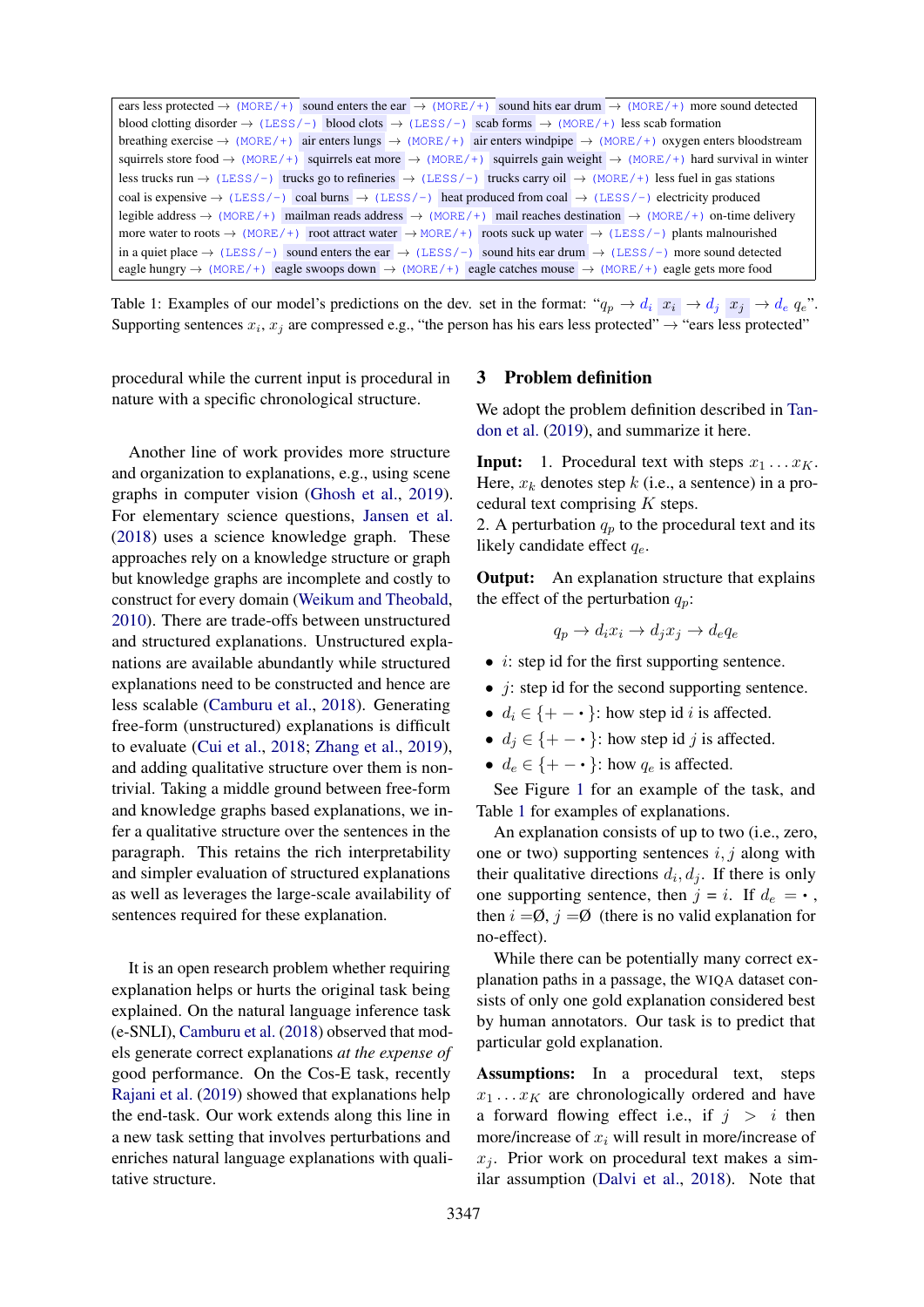this assumption does not hold for cyclic processes, and cyclic processes have already been flattened in WIQA dataset. We make the following observations based on this *forward-flow* assumption.

- a1:  $i \leq j$  (*forward-flow* order)
- a[2](#page-3-0):  $d_i = d_i$  (*forward-flow* assumption)<sup>2</sup>
- a3: For the WIQA task,  $d_e$  is the answer label because it is the end node in the explanation structure.
- a4: If  $d_i = \cdot$  then answer label  $= \cdot$  (since  $q_p$  does not affect  $q_e$ , there is no valid explanation.)

a5:  $1 \le i \le K$ ; if  $d_i = \cdot$ , then  $i = \emptyset$  (see a4)

a6:  $i \le j \le K$ ; if  $d_e = \cdot$ , then  $j = \emptyset$  (see a4)

This assumption reduces the number of predictions, removing  $d_i$  and answer label (see a2, a3). Given  $x_1 \ldots x_K$ ,  $q_p$ ,  $q_e$  the model must predict four labels:  $i, j, d_i, d_e$ .

### <span id="page-3-1"></span>4 QUARTET model

We can solve the problem as a classification task, predicting four labels:  $i, j, d_i, d_e$ . If these predictions are performed independently, it requires several independent classifications and this can cause error propagation: prediction errors that are made in the initial stages cannot be fixed and can propagate into larger errors later on [\(Goldberg,](#page-8-10) [2017\)](#page-8-10).

To avoid this, QUARTET predicts and explains the effect of  $q_p$  as a multitask learning problem, where the representation layer is shared across different tasks. We apply the widely used parameter sharing approach, where a single representation layer is followed by task specific output layers [\(Baxter,](#page-8-11) [1997\)](#page-8-11). This reduces the risk of overfitting to a single task and allows decisions on  $i, j, d_i, d_e$ to influence each other in the hidden layers of the network. We first describe our encoder and then the other layers on top, see Figure [2](#page-4-0) for the model architecture.

**Encoder:** To encode  $x_1 \ldots x_K$  and question q we use the BERT architecture [\(Devlin et al.,](#page-8-2) [2018\)](#page-8-2) that has achieved state-of-the-art performance across several NLP tasks [\(Clark et al.,](#page-8-12) [2019\)](#page-8-12), where the question  $q = q_p \oplus q_e$  ( $\oplus$  stands for concatenation). We start with a byte-pair tokenization [\(Sennrich et al.,](#page-9-22) [2015\)](#page-9-22) of the concatenated passage and question  $(x_1 \ldots x_K \oplus q)$ . Let  $[x_k]$  denote the byte-pair tokens of sentence  $x_k$ . The text is encoded as  $[CLS] [x_1] [unused1] [SEP]$  $[x_2]$   $[unused2]$   $[SEP]$  ..  $[q]$   $[SEP]$ . Here, [CLS] indicates a special classification token. [SEP] and  $[unused1..K]$  are special next sentence prediction tokens.

These byte-pair tokens are passed through a 12 layered Transformer network, resulting in a contextualized representation for every byte-pair token. In this contextualized representation, the vector  $u = [u_1, ... u_K, u_\alpha]$  where  $u_k$  denotes the encoding for  $[x_k]$ , and  $\mathbf{u}_q$  denotes question encoding. Let  $E<sup>l</sup>$  be the embedding size resulting from  $l<sup>th</sup>$  transformer layer. In that  $l^{th}$  layer,  $[\mathbf{u_1}, ... \mathbf{u_K}] \in \mathbb{R}^{K \times E^l}$ . The hidden representation of all transformer layers are initialized with weights from a self-supervised pre-training phase, in line with contemporary research that uses pre-trained language models [\(De](#page-8-2)[vlin et al.,](#page-8-2) [2018\)](#page-8-2).

To compute the final logits, we add a linear layer over the different transformer layers in BERT that are individual winners for individual tasks in our multitask problem. For instance, out of the total 12 transformer layers, lower layers (layer 2) are the best predictors for  $[i, j]$  while upper layers (layer 10 and 11) are the best performing predictors for  $[d_i, d_e]$ . [Zhang et al.](#page-9-20) [\(2019\)](#page-9-20) found that the last layer is not necessarily the best performing layer. Different layers seem to learn complementary information because their fusion helps. Combining different layers by weighted averaging of the layers has been attempted with mixed success [\(Zhang et al.,](#page-9-20) [2019;](#page-9-20) [Clark et al.,](#page-8-12) [2019\)](#page-8-12). We observed the same trend for simple weighted transformation. However, we found that learning a linear layer over concatenated features from winning layers improves performance. This is probably because there is very different information encoded in a particular dimension across different layers, and the concatenation preserves it better than simple weighted averaging.

Classification tasks: To predict the first supporting sentence  $x_i$ , we obtain a softmax distribution  $s_i \in \mathbb{R}^K$  over  $[\mathbf{u_1}, \dots \mathbf{u_K}]$ . From the *forward-flow* assumption made in the problem definition section earlier, we know that  $i \leq j$ , making it possible to model this as a span prediction  $x_{i:j}$ . Inline with standard span based prediction models [\(Seo et al.,](#page-9-23)

<span id="page-3-0"></span> $2$ Note that this does not assume all sentences have the same directionality of influence. For example, a paragraph could include both positive and negative influences: "Predators arrive. Thus the rabbit population falls...". Rather, the  $d_i = d_i$ assumption is one of narrative coherence: the *more* predators arrive, the *more* the rabbit population falls. That is, within a paragraph, we assume enhancing one step will have enhanced effects (both positive or negative effects) on future steps - a property of a coherently authored paragraph.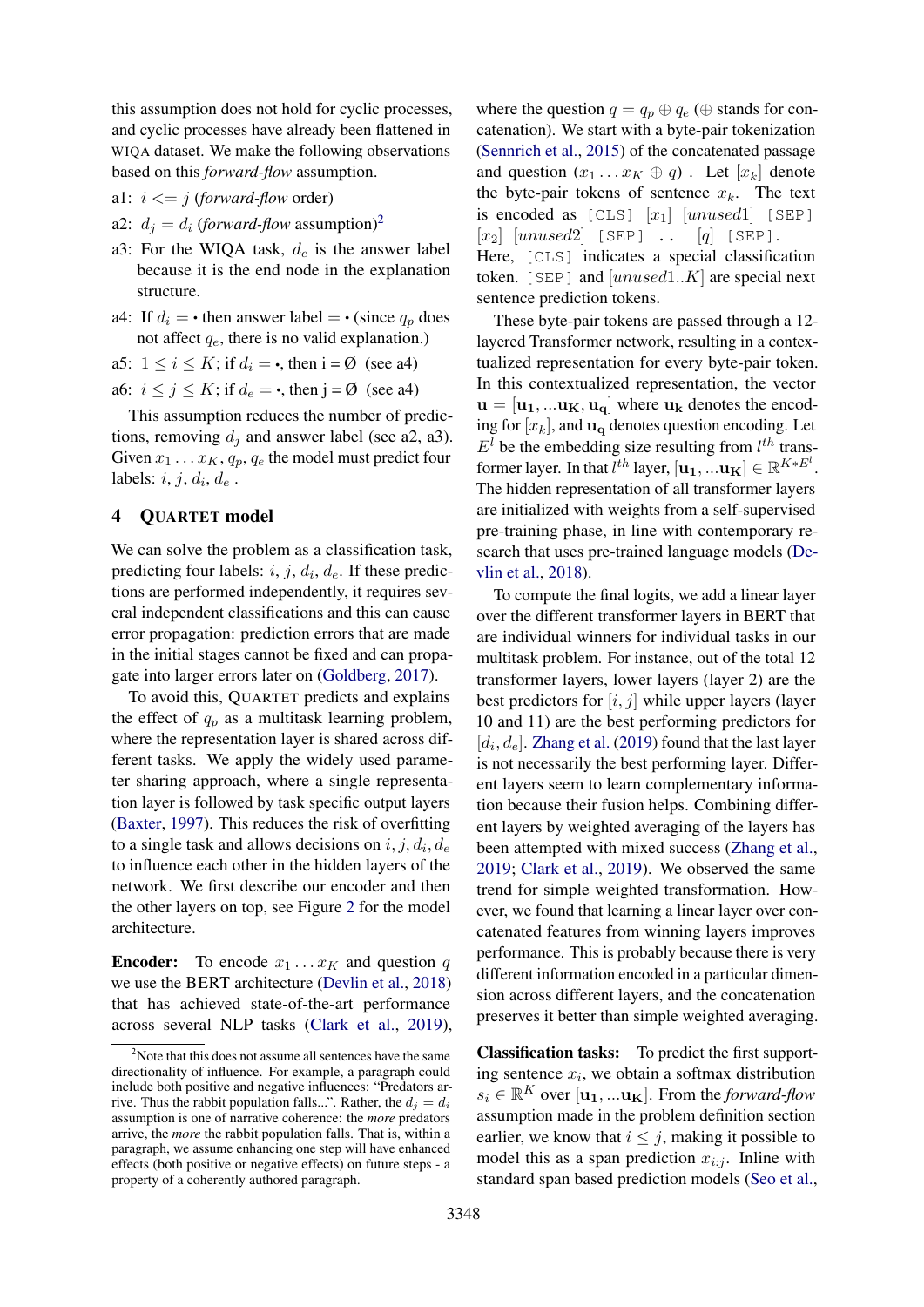<span id="page-4-0"></span>

Figure 2: QUARTET model. *Input*: Concatenated passage and question using standard BERT word-piece tokenization. *Representation Layer*: The input is encoded using BERT transformer. We obtain [CLS] and sentence level representations. *Prediction*: From the sentence level representation, we use an MLP to model the distributions for i and j (using attended sentence representation). From [CLS] representation, we use MLP for  $d_i$  (and  $d_j$ , since  $d_i = d_j$ ) and  $d_e$  distributions. *Output*: Softmax to predict  $\{i, j, d_i, d_j, d_e\}$ 

[2017\)](#page-9-23), we use an attended sentence representation  $(s_i \odot [\mathbf{u_1}, ... \mathbf{u_K}]) \oplus ([\mathbf{u_1}, ... \mathbf{u_K}]) \in \mathbb{R}^{\tilde{K} * 2E^l}$  to predict a softmax distribution  $s_j \in \mathbb{R}^K$  to obtain  $x_j$ . Here,  $\odot$  denotes element-wise multiplication and ⊕ denotes concatenation.

For classification of  $d_i$  (and  $d_j$ , since  $d_i = d_j$ ), we use the representation of the first token (i.e., CLS token  $\in \mathbb{R}^{E^l}$ ) and a linear layer followed by softmax to predict  $d_i \in \{ + - \cdot \}$ . Classification of  $d_e$  is performed in exactly the same manner.

The network is trained end-to-end to minimize the sum of cross-entropy losses for the individual classification tasks  $i, j, d_i, d_e$ . At prediction time, we leverage assumptions (a4, a5, a6) to generate consistent predictions.

### 5 Experiments

Dataset: We train and evaluate QUARTET on the recently published WIQA dataset <sup>[3](#page-4-1)</sup> comprising of 30,099 questions from 2107 paragraphs with explanations (23K train, 5K dev, 2.5K test). The perturbations  $q_p$  are either linguistic variation (17%) examples) of a passage sentence (these are called in-para questions) or require commonsense reasoning to connect to a passage sentence (41% examples) (called, out-of-para questions). Explanations are supported by up to two sentences from the pas-

sage: 52.7% length 2, 5.5% length 1, 41.8% length 0. Length zero explanations indicate that  $d_e = \cdot$ (called, no-effect questions), and ensure that random guessing on explanations gets low score on the end task.

Metrics: We evaluate on both explainability and the downstream end task (QA). For explainability, we define explanation accuracy as the average accuracy of the four components of the explanation:  $acc_{expl} = \frac{1}{4}$  $\frac{1}{4} * \sum_{i \in \{i,j,d_i,d_e\}} acc(i)$  and  $acc_{qa} = acc(d_e)$  (by assumption a3). The QA task is measured in terms of accuracy.

Hyperparameters: QUARTET fine-tunes BERT, allowing us to re-use the same hyperparameters as BERT with small adjustments in the recommended range [\(Devlin et al.,](#page-8-2) [2018\)](#page-8-2). We use the BERT-baseuncased version with a hidden size of 768. We use the standard adam optimizer with a learning rate 1e-05, weight decay 0.01, and dropout 0.2 across all the layers<sup>[4](#page-4-2)</sup>. All the models are trained on an NVIDIA V-100 GPU.

Models: We measure the performance of the following baselines (two non-neural and three neural). • RANDOM: Randomly predicts one of the three labels  $\{+ - \cdot\}$  to guess  $[d_i, d_e]$ . Supporting sentences i and j are picked randomly from  $|avg_{sent}|$ 

<span id="page-4-1"></span><sup>3</sup>WIQA dataset link: <http://data.allenai.org/wiqa/>

<span id="page-4-2"></span> $4$ Hyperparameter search details in appendix  $\S$ [9.1](#page-10-0)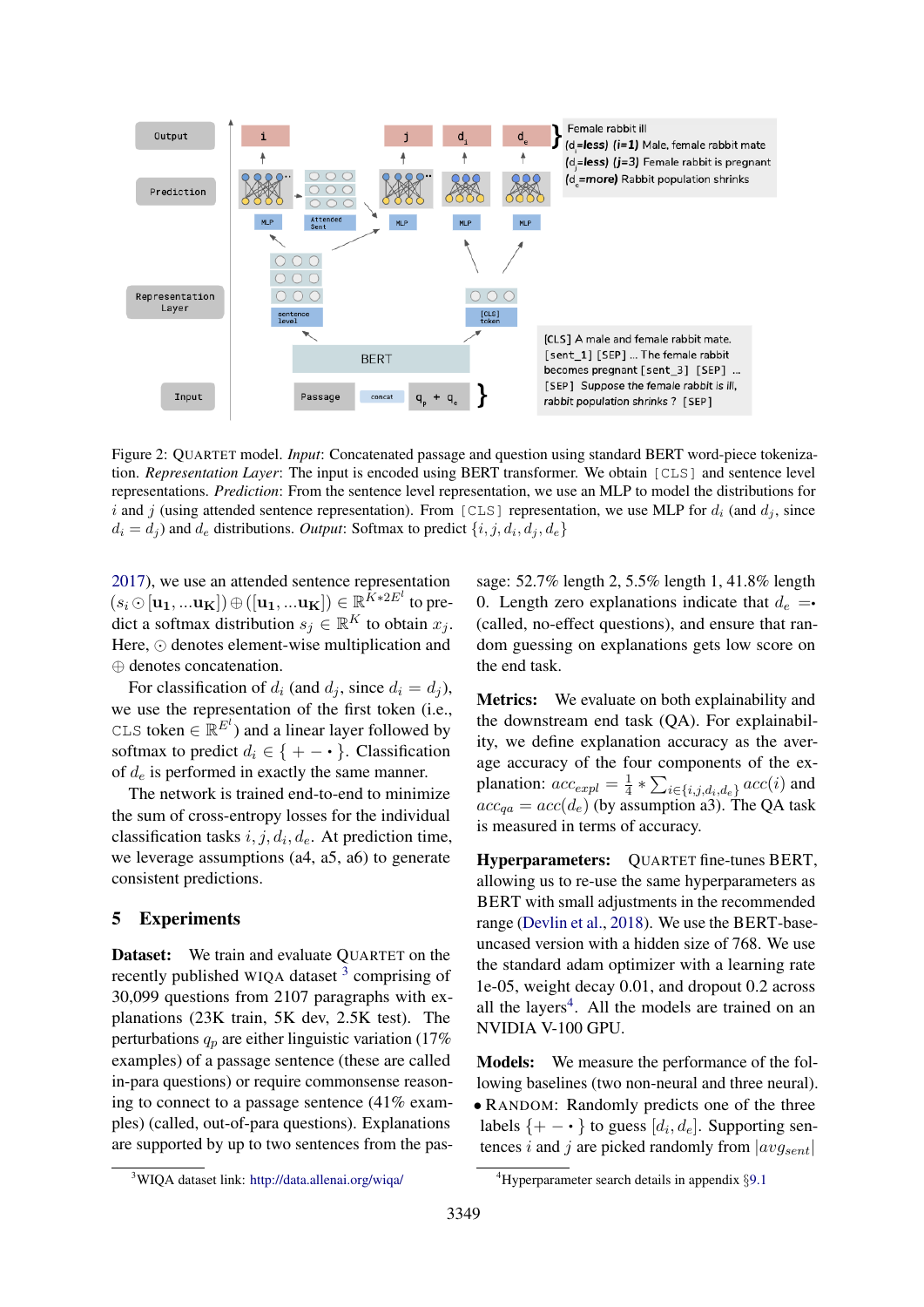sentences.

- MAJORITY: Predicts the most frequent label (*no effect i.e.*  $d_e = \cdot$  in the case of WIQA dataset.)
- $\bullet$   $q_e$ ONLY : Inspired by existing works [\(Gururan](#page-9-11)[gan et al.,](#page-9-11) [2018\)](#page-9-11), this baseline exploits annotation artifacts (if any) in the explanation dataset by retraining QUARTET using only  $q_e$  while hiding the permutation  $q_p$  in the question.
- HUMAN upper bound (Krippendorff's alpha interannotator values on  $[i, j, d_i]$ ) on explainability re-ported in [\(Tandon et al.,](#page-9-4) [2019\)](#page-9-4)<sup>[5](#page-5-1)</sup>.
- TAGGING: We can reduce our task to a structured prediction task. An explanation  $i, j, d_i, d_e$  requires span prediction  $x_{i:j}$  and labels on that span. So, for example, the explanation  $i = 1, j = 2, d_i =+, d_j =$ for input  $x_1 \cdot x_5$  can be expressed as a tag sequence: B-CORRECT E-OPPOSITE O  $\circ$   $\circ$ . Explanation  $i = 2, j = 4, d_i = +$ ,  $d_i =$  would be expressed as: O B-CORRECT I-CORRECT E-OPPOSITE O. When  $d_e$  $= \cdot$ , then the tag sequence will  $\circ \circ \circ \circ$ O. This BIEO tagging scheme has seven labels  $T = \{B-CORRECT, I-CORRECT,$ B-OPPOSITE, I-OPPOSITE,
- E-CORRECT, E-OPPOSITE, O}.

Formulating as a sequence tagging task allows us to use any standard sequence tagging model such as CRF as baseline. The decoder invalidates sequences that violate assumptions (a3 - a6). To make the encoder strong and yet comparable to our model, we use exactly the same BERT encoder as QUARTET. For each sentence representation  $u_k$ , we predict a tag  $\in T$ . A CRF over these local predictions additionally provides global consistency. The model is trained end-to-end by minimizing the negative log likelihood from the CRF layer.

- BERT-NO-EXPL: State-of-the-art BERT model [\(Tandon et al.,](#page-9-4) [2019\)](#page-9-4) that only predicts the final answer  $d_e$ , but cannot predict the explanation.
- BERT-W/-EXPL: A standard BERT based approach to the explanation task that predicts the explanation structure. This model minimizes only the cross-entropy loss of the final answer  $d_e$ , predicting an explanation that provides the best answer accuracy.
- DATAAUG: This baseline is adapted from [Asai](#page-8-13) [and Hajishirzi](#page-8-13) [\(2020\)](#page-8-13), where a RoBERTa model is augmented with symbolic knowledge and uses an additional consistency-based regularizer. Com-

• QUARTET: our model described in §[4](#page-3-1) that optimizes for the best explanation structure.

### 5.1 Explanation accuracy

QUARTET is also the best model on explanation accuracy. Table [2](#page-5-2) shows the performance on  $[i, j, d_i, d_e]$ . QUARTET also outperforms baselines on every component of the explanation. QUARTET performs better at predicting  $i$  than  $j$ . This trend correlates with human performance- picking on the second supporting sentence is harder because in a procedural text neighboring steps can have similar effects.

We found that the explanation dataset does not contain substantial annotation artifacts for the  $q_e$ ONLY model to leverage  $(q_e$ ONLY < MAJORITY)

Table [1](#page-2-0) presents canonical examples of QUAR-TET dev predictions.

<span id="page-5-2"></span>

|                 | $acc_i$ | $acc_i$ | $accd_i$ | $acc_{d_e}$ | $acc_{expl}$ |
|-----------------|---------|---------|----------|-------------|--------------|
| RANDOM          | 12.50   | 12.50   | 33.33    | 33.33       | 22.91        |
| $q_e$ ONLY      | 32.77   | 32.77   | 33.50    | 44.82       | 36.00        |
| <b>MAJORITY</b> | 41.80   | 41.80   | 41.80    | 41.80       | 41.80        |
| <b>TAGGING</b>  | 42.26   | 37.03   | 56.74    | 58.34       | 48.59        |
| BERT-W/-EXPL    | 38.66   | 38.66   | 69.20    | 75.06       | 55.40        |
| <b>QUARTET</b>  | 69.24   | 65.97   | 75.92    | 82.07       | 73.30        |
| HUMAN           | 75.90   | 66.10   | 88.20    | 96.30       | 81.63        |

Table 2: Accuracy of the explanation structure  $(i, j, d_i, d_e)$ . Overall explanation accuracy is  $acc_{expl}$ . (Note that BERT-NO-EXPL and DATAAUG do not produce explanations).

We also tried a simple bag of words and embedding vector based alignment between  $q_p$  and  $x_i$  in order to pick the most similar  $x_i$ . These baselines perform worse than random, showing that aligning  $q_p$  and  $x_i$  involves commonsense reasoning that the these models cannot address.

### <span id="page-5-0"></span>6 Downstream Task

In this section, we investigate whether a good explanation structure leads to better end-task performance. QUARTET advocates explanations as a first class citizen from which an answer can be derived.

#### 6.1 Accuracy on a QA task

We compare against the existing SOTA on WIQA no-explanation task. Table [3](#page-6-0) shows that QUARTET improves over the previous SOTA BERT-NO-EXPL by 7%, achieving a new SOTA results. Both these

pared to our model, this approach uses a more robustly pre-trained BERT (RoBERTa) with dataaugmentation optimized for QA Accuracy.

<span id="page-5-1"></span><sup>5</sup> https://allenai.org/data/wiqa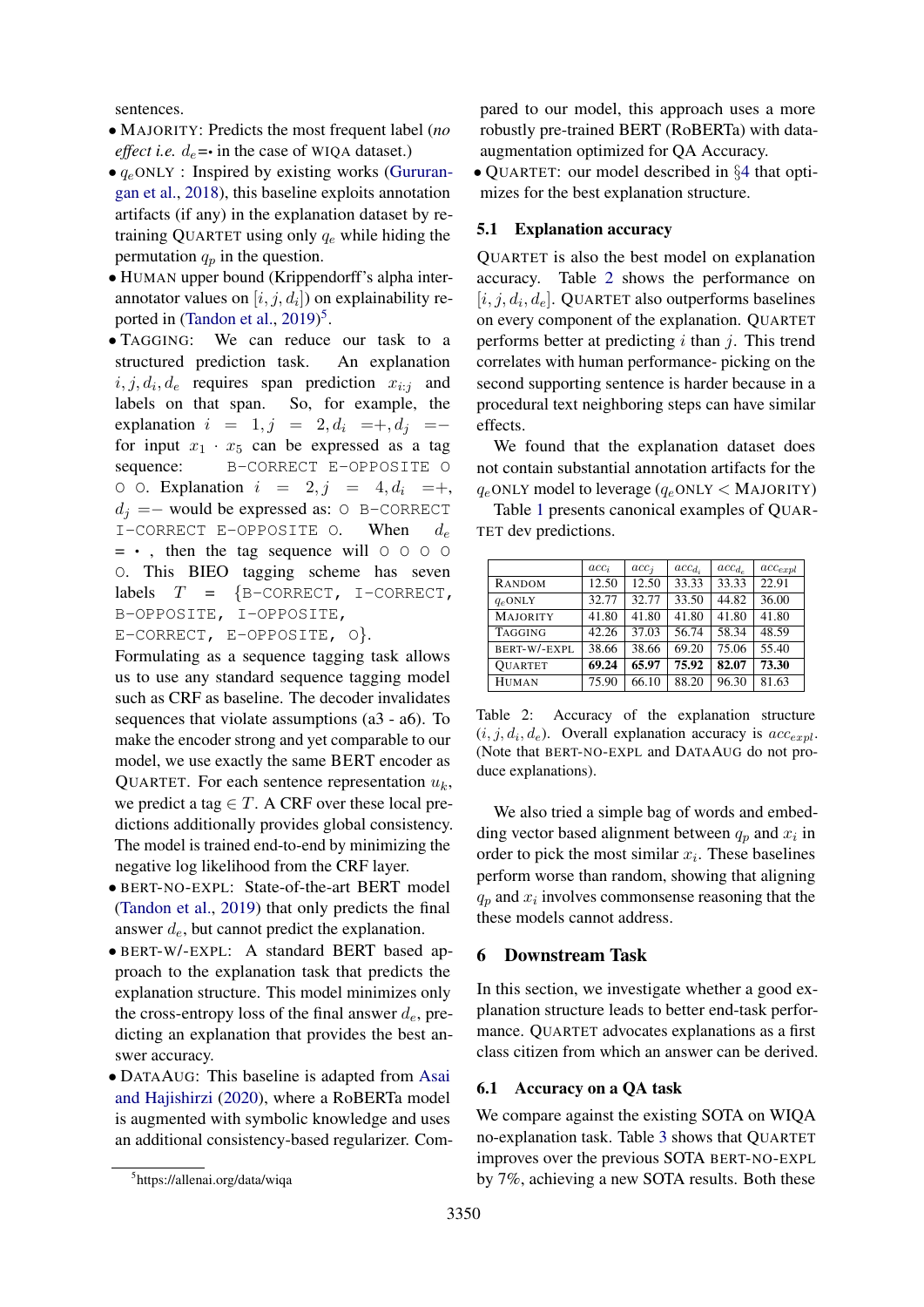models are trained on the same dataset<sup>[6](#page-6-1)</sup>. The major difference between BERT-NO-EXPL and QUARTET is that BERT-NO-EXPL solves only the QA task, whereas QUARTET solves explanations, and the answer to the QA task is derived from the explanation. Multi-tasking (i.e., explaining the answer) provides the gains to QUARTET.

<span id="page-6-0"></span>

|                 | QA accuracy |
|-----------------|-------------|
| <b>RANDOM</b>   | 33.33       |
| <b>MAJORITY</b> | 41.80       |
| $q_e$ ONLY      | 44.82       |
| <b>TAGGING</b>  | 58.34       |
| BERT-NO-EXPL    | 75.19       |
| BERT-W/-EXPL    | 75.06       |
| <b>DATAAUG</b>  | 78.50       |
| QUARTET         | 82.07       |
| <b>HUMAN</b>    | 96.30       |

Table 3: QUARTET improves accuracy on the QA (end task) by 7% points.

All the models get strong improvements over RANDOM and MAJORITY. The least performing model is TAGGING. The space of possible sequences of correct labels is large, and we believe that the current training data is sparse, so a larger training data might help. QUARTET avoids this sparsity problem because rather than a sequence it learns on four separate explanation components.

Table [4](#page-6-2) presents the accuracy based on question types. QUARTET achieves large gains over BERT-NO-EXPL on the most challenging out-of-para questions. This suggests that QUARTET improves the alignment of  $q_p$  and  $x_i$  that involves some commonsense reasoning.

### 6.2 Correlation between QA and Explanation

QUARTET not only improves QA accuracy but also the explanation accuracy. We find that QA accuracy  $(acc_{d_e}$  in Table [2\)](#page-5-2) is positively correlated (Pearson coeff. 0.98) with explanation accuracy  $(acc_{expl})$ . This shows that if a model is optimized for explanations, it leads to better performance on end-task. Thus, with this result we establish that (at least on

<span id="page-6-2"></span>

| Model               | in-para | out-of | no-effect | overall |
|---------------------|---------|--------|-----------|---------|
|                     |         | para   |           |         |
| <b>RANDOM</b>       | 33.33   | 33.33  | 33.33     | 33.33   |
| <b>MAJORITY</b>     | 00.00   | 00.00  | 100.0     | 41.80   |
| $q_e$ ONLY          | 20.38   | 20.85  | 78.41     | 44.82   |
| <b>BERT-NO-EXPL</b> | 71.40   | 53.56  | 90.04     | 75.19   |
| BERT-W/-EXPL        | 72.83   | 58.54  | 92.03     | 75.06   |
| <b>OUARTET</b>      | 73.49   | 65.65  | 95.30     | 82.07   |

Table 4: QUARTET improves accuracy over SOTA BERT-NO-EXPL across question types.

our task) models can make better predictions when forced to generate a sensible *explanation structure*. An educational psychology study [\(Dunlosky et al.,](#page-8-14) [2013\)](#page-8-14) hypothesizes that student performance improves when they are asked to explain while learning. However, their hypothesis is not conclusively validated due to lack of evidence. Results in Table [2](#page-5-2) hint that, at least on our task, machines that learn to explain, ace the end task.

### 7 Error analysis

We analyze our model's errors (marked in red) over the dev set, and observe the following phenomena.

1. Multiple explanations: As mentioned in Section [3,](#page-2-1) more than one explanations can be correct. 22% of the incorrect explanations were reasonable, suggesting that overall explanation accuracy scores might under-estimate the explanation quality. The following example illustrates that while gathering firewood is appropriate when fire is needed for survival, one can argue that going to wilderness is less precise but possibly correct.

|                                               |  |  |  |  | Gold: need fire for survival $\rightarrow$ (MORE/+)           |  |  |  |  |
|-----------------------------------------------|--|--|--|--|---------------------------------------------------------------|--|--|--|--|
|                                               |  |  |  |  | gather firewood $\rightarrow$ (MORE/+) build fire for warmth  |  |  |  |  |
| $\rightarrow$ (MORE/+) extensive camping trip |  |  |  |  |                                                               |  |  |  |  |
|                                               |  |  |  |  | Pred: need fire for survival $\rightarrow$ (MORE/+)           |  |  |  |  |
|                                               |  |  |  |  | go to wilderness $\rightarrow$ (MORE/+) build fire for warmth |  |  |  |  |
| $\rightarrow$ (MORE/+) extensive camping trip |  |  |  |  |                                                               |  |  |  |  |

2. i, j errors: Fig. [3](#page-7-0) shows that predicted and gold distributions of  $i$  and  $j$  are similar. Here, sentence id  $= -1$  indicates no effect. The model has learned from the data to never predict  $j < i$  without any hard constraints.

The model is generally good at predicting  $i, j$ and in many cases when the model errs, the explanation seems plausible. Perhaps for the same underlying reason, human upper bound is not high on  $i$  (75.9%) and on  $j$  (66.1%). We show an example where  $i, j$  are incorrectly predicted (in red), but

<span id="page-6-1"></span> $6$ We used the same code and parameters as provided by the authors of WIQA-BERT. The WIQA with-explanations dataset has about 20% fewer examples than WIQA withoutexplanations dataset [http://data.allenai.org/wiqa/] This is because the authors removed about 20% instances with incorrect explanations (e.g., where turkers didn't have an agreement). So we trained both QUARTET and WIQA-BERT on exactly the same vetted dataset. This helped to increase the score of WIQA-BERT by 1.5 points.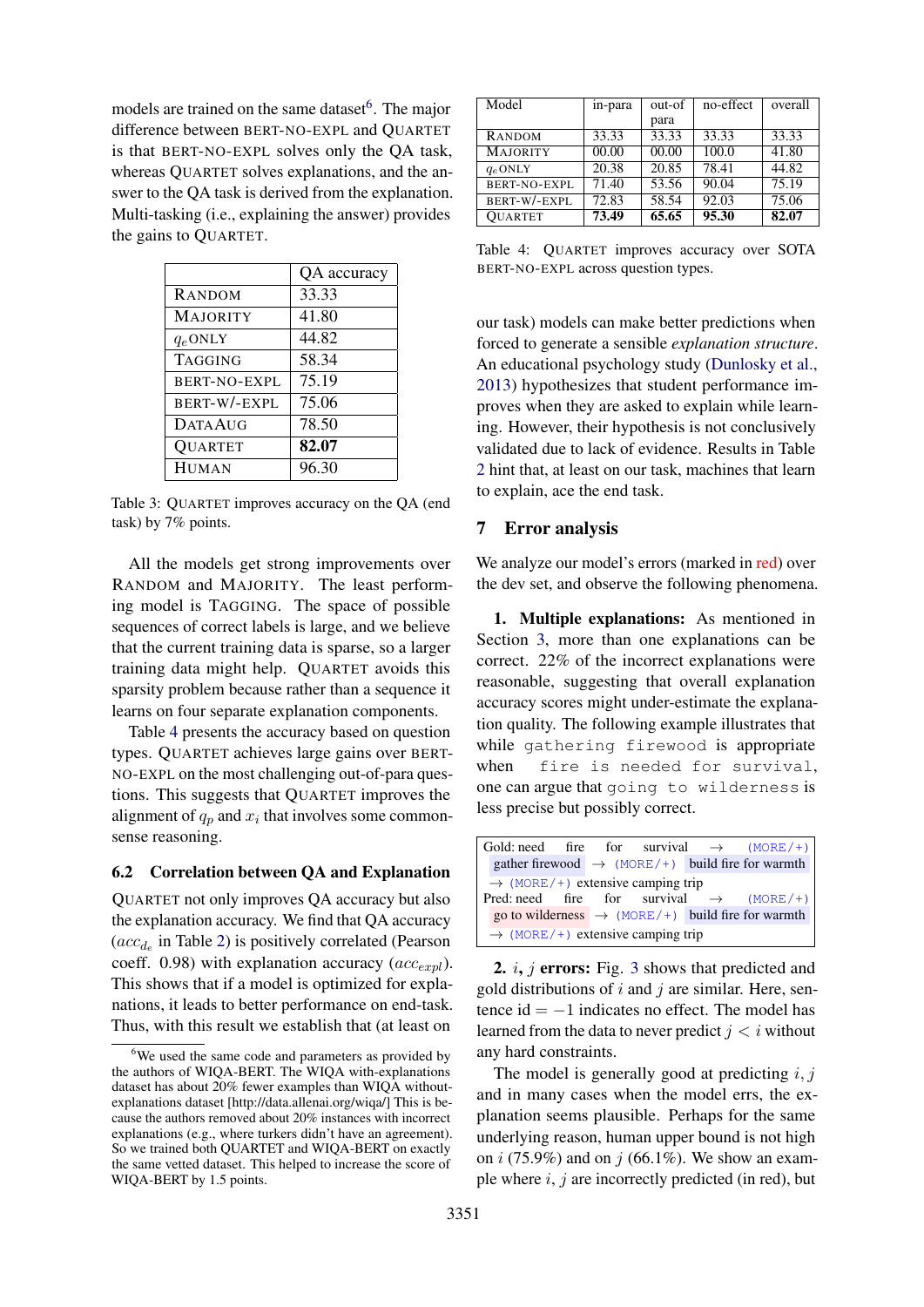<span id="page-7-0"></span>

Figure 3: Gold vs. predicted distribution of  $i \& j$  resp.

sound plausible.

| Gold: ear is                                                    |  |  | not clogged                      |  | by infection $\rightarrow$ |           |  |  |
|-----------------------------------------------------------------|--|--|----------------------------------|--|----------------------------|-----------|--|--|
| $(OPP/-)$                                                       |  |  | sound hits ear                   |  | $\rightarrow$              | $(OPP/-)$ |  |  |
|                                                                 |  |  | electrical impulse reaches brain |  | $\rightarrow$ (OPP/-) more |           |  |  |
| sound detected                                                  |  |  |                                  |  |                            |           |  |  |
| Pred: ear is                                                    |  |  | not clogged                      |  | by infection $\rightarrow$ |           |  |  |
| $(OPP/-)$                                                       |  |  | sound hits ear                   |  | $\rightarrow$              | $(OPP/-)$ |  |  |
| drum converts sound to electrical impulse $\rightarrow$ (OPP/-) |  |  |                                  |  |                            |           |  |  |
| more sound detected                                             |  |  |                                  |  |                            |           |  |  |

3.  $d_i$ ,  $d_e$  errors: When the model incorrectly predicts  $d_i$ , a major source of error is when ' $-$ ' is misclassified. 70% of the '−' mistakes, should have been classified as  $+$ . A similar trend is observed for  $d_e$  but the misclassification of '− is less skewed. Table [5](#page-7-1) shows the confusion matrix of  $d_i$  and of  $d_e$  in  $\{ + - \cdot \}$ .

<span id="page-7-1"></span>

|     |            |         |     |         |         | $\qquad \qquad -$ |
|-----|------------|---------|-----|---------|---------|-------------------|
|     | 1972 91 47 |         |     | 1972 89 |         | 49                |
| 295 | 883 358    |         | $+$ | 261     | 909 295 |                   |
| 226 |            | 492 639 | $-$ | 252     | 346 830 |                   |

Table 5: Confusion matrix for  $d_i$  (left) and  $d_e$  overall (right). (gold is on x-axis, predicted on y-axis.)

The following example shows an instance where '−' is misclassified as '+'. It implies that there is more scope for improvement here.

| Gold: less                                                 | seeds                                          |  |  |  |  | fall to the ground |  |
|------------------------------------------------------------|------------------------------------------------|--|--|--|--|--------------------|--|
| $(OPP/-)$                                                  | seed falls to the ground $\rightarrow$ (OPP/-) |  |  |  |  |                    |  |
| seeds germinate $\rightarrow$ (MORE/+) fewer plants        |                                                |  |  |  |  |                    |  |
|                                                            |                                                |  |  |  |  |                    |  |
| Pred: less                                                 | seeds fall to the ground                       |  |  |  |  |                    |  |
| $(OPP/-)$ seed falls to the ground $\rightarrow$ $(OPP/-)$ |                                                |  |  |  |  |                    |  |

4. in-para vs. out-of-para: The model performs better on in-para questions (typically, linguistic variations) than out-of-para questions (typically, commonsense reasoning). Also see empirical evidence of this in Table [4.](#page-6-2)

The model is challenged by questions involving commonsense reasoning, especially to connect  $q_p$  with  $x_i$  in out-of-para questions. For example, in the following passage, the model incorrectly predicts • (no effect) because it fails to draw a connection between sleep and noise:

Pack up your camping gear, food. Drive to your campsite. Set up your tent. Start a fire in the fire pit. Cook your food in the fire. Put the fire out when you are finished. Go to sleep. Wake up ...

 $q_p$ : less noise from outside

 $q_e$ : you will have more energy

Analogous to  $i$  and  $j$ , the model also makes more errors between labels '+' and '−' in out-of-para questions compared to in-para questions (39.4% vs 29.7%) – see Table [6.](#page-7-2)

<span id="page-7-2"></span>

|  | $+$ 29 295 78  |  |  | 266 588 280     |  |
|--|----------------|--|--|-----------------|--|
|  | $- 49$ 130 259 |  |  | $-$ 177 362 380 |  |

Table 6: Confusion matrix  $d_i$  for in-para & out-of-para

[\(Tandon et al.,](#page-9-4) [2019\)](#page-9-4) discuss that some in-para questions may involve commonsense reasoning similar to out-of-para questions. The following is an example of an in-para question where the model fails to predict  $d_i$  correctly because it cannot find the connection between protected ears and amount of sound entering.

|                                                 |                                                                |  |  |                                                                   |  | Gold: ears less protected $\rightarrow$ (MORE/+) sound enters ear |  |  |  |
|-------------------------------------------------|----------------------------------------------------------------|--|--|-------------------------------------------------------------------|--|-------------------------------------------------------------------|--|--|--|
|                                                 |                                                                |  |  | $\rightarrow$ (MORE/+) sound hits ear drum $\rightarrow$ (MORE/+) |  |                                                                   |  |  |  |
|                                                 | more sound detected                                            |  |  |                                                                   |  |                                                                   |  |  |  |
| Pred: ears less protected $\rightarrow$ (OPP/-) |                                                                |  |  |                                                                   |  |                                                                   |  |  |  |
|                                                 | sound enters the ear $\rightarrow$ (OPP/-) sound hits ear drum |  |  |                                                                   |  |                                                                   |  |  |  |
|                                                 | $\rightarrow$ (MORE/+) more sound detected                     |  |  |                                                                   |  |                                                                   |  |  |  |

5. Injecting background knowledge: To study whether additional background knowledge can improve the model, we revisit the out-of-para question that the model failed on. The model fails to draw a connection between sleep and noise, leading to an incorrect (no effect) '•' prediction.

By adding the following relevant background knowledge sentence to the paragraph "sleep requires quietness and less noise", the model was able to correctly change probability mass from  $d_e = \cdot \cdot$  to  $\cdot + \cdot$ . This shows that providing commonsense through Web paragraphs and sentences is a useful direction.

Pack up your camping gear, food ... *Sleeping requires quietness and less noise.* Go to sleep. Wake up ...

 $q_p$ : less noise from outside

```
q_e: you will have more energy
```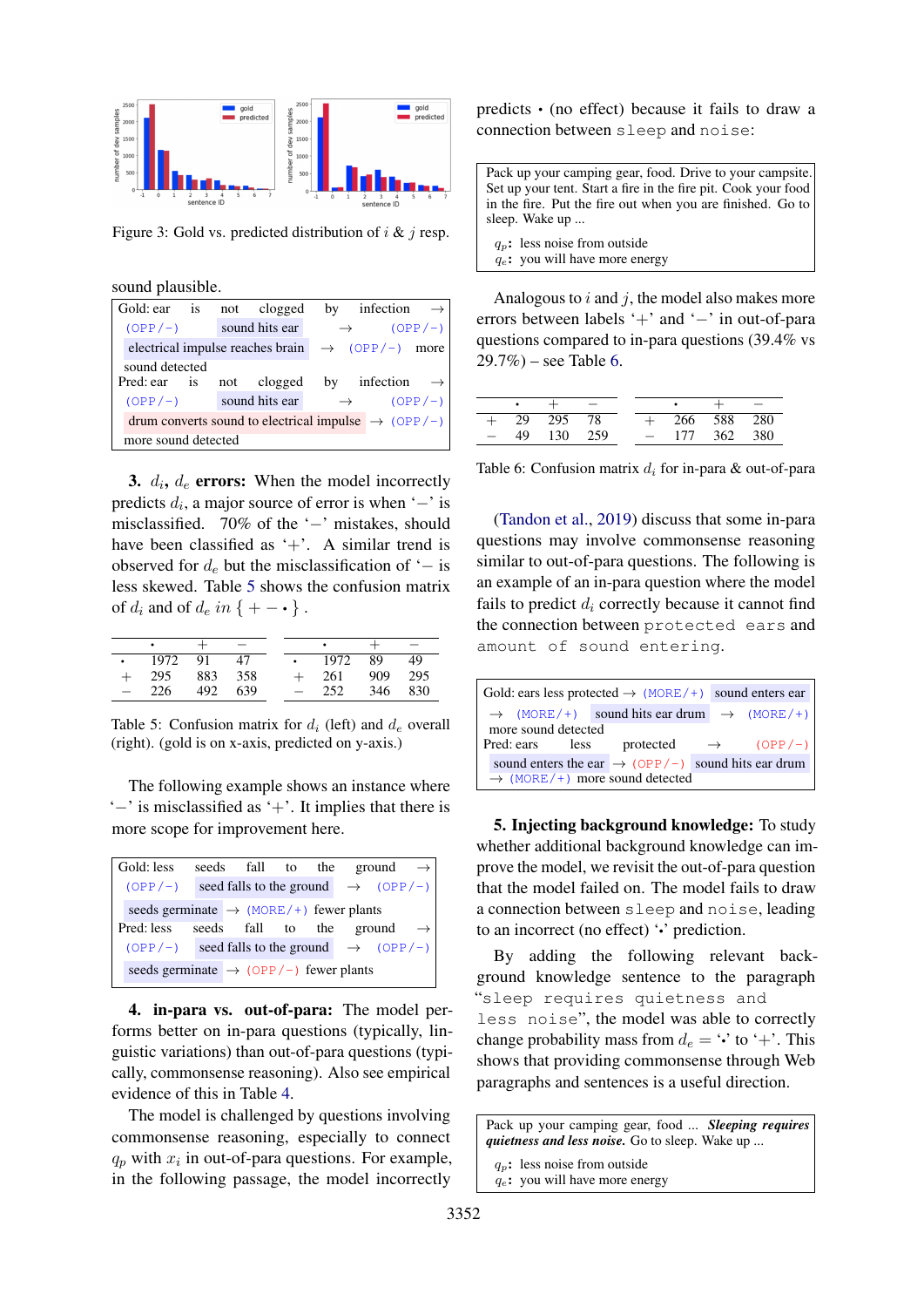### 8 Assumptions and Generality

QUARTET makes two simplifying assumptions: (1) explanations are assembled from the provided sentences (question + context), rather than generated, and (2) explanations are chains of qualitative, causal influences, describing how an end-state is influenced by a perturbation. Although these (helpfully) bound this work, the scope of our solution is still quite general: Assumption (1) is a common approach in other work on multihop explanation (e.g., HotpotQA), where authoritative sentences support an answer. In our case, we are the first to apply the same idea to chains of influences. Assumption (2) bounds QUARTET to explaining the effects of qualitative, causal influences. However, this still covers a large class of problems, given the importance of causal and qualitative reasoning in AI. The WIQA dataset provides the first large-scale dataset that exemplifies this class: given a qualitative influence, assemble a causal chain of events leading to a qualitative outcome. Thus QUARTET offers a general solution within this class, as well as a specific demonstration on a particular dataset.

### 9 Conclusion

Explaining the effects of a perturbation is critical, and we have presented the first system that can do this reliably. QUARTET not only predicts meaningful explanations, but also achieves a new state-of-the-art on the end-task itself, leading to an interesting finding that models can make better predictions when forced to explain. Our work opens up new directions for future research: 1) Can additional background context from the Web improve explainable reasoning? 2) Can such structured explanations be applied to other NLP tasks? We look forward to future progress in this area.

### Acknowledgements

We thank Harsh Jhamtani, Keisuke Sakaguchi, Vidhisha Balachandran, Dongyeop Kang, members of the AI2 Aristo group, and the anonymous reviewers for their insightful feedback.

### References

<span id="page-8-4"></span>Stanislaw Antol, Aishwarya Agrawal, Jiasen Lu, Margaret Mitchell, Dhruv Batra, C. Lawrence Zitnick, and Devi Parikh. 2015. Vqa: Visual question answering. *ICCV*.

- <span id="page-8-13"></span>Akari Asai and Hannaneh Hajishirzi. 2020. [Logic](https://doi.org/10.18653/v1/2020.acl-main.499)[guided data augmentation and regularization for con](https://doi.org/10.18653/v1/2020.acl-main.499)[sistent question answering.](https://doi.org/10.18653/v1/2020.acl-main.499) In *Proceedings of the 58th Annual Meeting of the Association for Computational Linguistics*, pages 5642–5650, Online. Association for Computational Linguistics.
- <span id="page-8-11"></span>Jonathan Baxter. 1997. [A bayesian/information the](https://doi.org/10.1023/A:1007327622663)[oretic model of learning to learn via multiple task](https://doi.org/10.1023/A:1007327622663) [sampling.](https://doi.org/10.1023/A:1007327622663) *Machine Learning*, 28(1):7–39.
- <span id="page-8-0"></span>Mario Bollini, Stefanie Tellex, Tyler Thompson, Nicholas Roy, and Daniela Rus. 2012. Interpreting and executing recipes with a cooking robot. In *ISER*.
- <span id="page-8-1"></span>Antoine Bosselut, Omer Levy, Ari Holtzman, Corin Ennis, Dieter Fox, and Yejin Choi. 2018. Simulating action dynamics with neural process networks. *ICLR*.
- <span id="page-8-7"></span>Oana-Maria Camburu, Tim Rocktäschel, Thomas Lukasiewicz, and Phil Blunsom. 2018. e-snli: Natural language inference with natural language explanations. In *NeurIPS*.
- <span id="page-8-12"></span>Kevin Clark, Urvashi Khandelwal, Omer Levy, and Christopher D Manning. 2019. What does bert look at? an analysis of bert's attention. *arXiv preprint arXiv:1906.04341*.
- <span id="page-8-9"></span>Yin Cui, Guandao Yang, Andreas Veit, Xun Huang, and Serge J. Belongie. 2018. Learning to evaluate image captioning. *CVPR*.
- <span id="page-8-5"></span>Bhavana Dalvi, Lifu Huang, Niket Tandon, Wen-tau Yih, and Peter Clark. 2018. Tracking state changes in procedural text: A challenge dataset and models for process comprehension. *NAACL*.
- <span id="page-8-2"></span>Jacob Devlin, Ming-Wei Chang, Kenton Lee, and Kristina Toutanova. 2018. Bert: Pre-training of deep bidirectional transformers for language understanding. *CoRR*, abs/1810.04805.
- <span id="page-8-3"></span>Dheeru Dua, Yizhong Wang, Pradeep Dasigi, Gabriel Stanovsky, Sameer Singh, and Matt Gardner. 2019. Drop: A reading comprehension benchmark requiring discrete reasoning over paragraphs. *NAACL*.
- <span id="page-8-14"></span>John Dunlosky, Katherine A. Rawson, Elizabeth Marsh, Mitchell J. Nathan, and Daniel T. Willingham. 2013. Improving students' learning with effective learning techniques: Promising directions from cognitive and educational psychology. *Psychological science*.
- <span id="page-8-6"></span>Kenneth D. Forbus. 1984. Qualitative process theory. *Artificial Intelligence*, 24:85–168.
- <span id="page-8-8"></span>Shalini Ghosh, Giedrius Burachas, Arijit Ray, and Avi Ziskind. 2019. Generating natural language explanations for vqa using scene graphs and visual attention. *arXiv preprint arXiv:1902.05715*.
- <span id="page-8-10"></span>Yoav Goldberg. 2017. Neural network methods for natural language processing. *Synthesis Lectures on HLT*.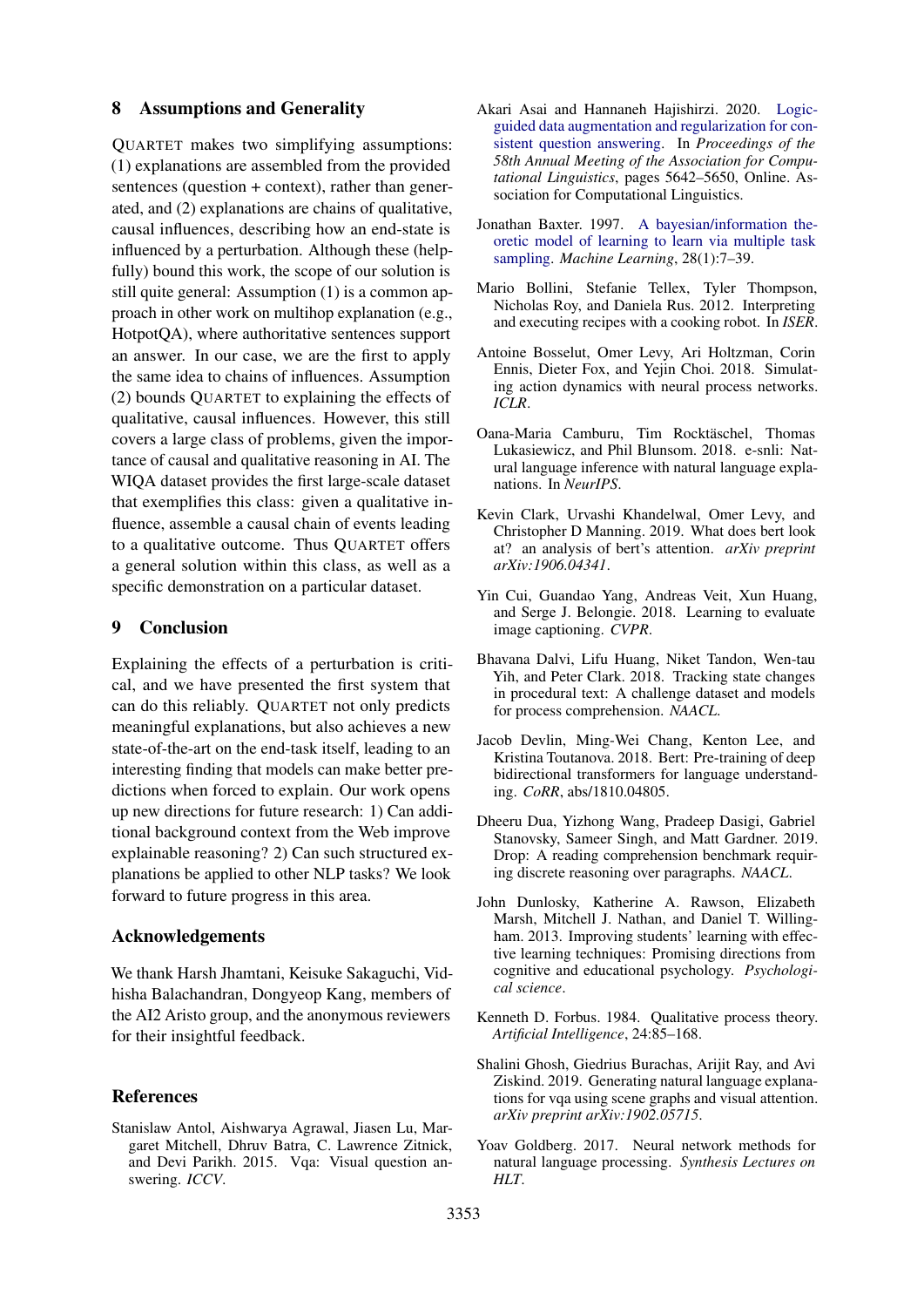- <span id="page-9-11"></span>Suchin Gururangan, Swabha Swayamdipta, Omer Levy, Roy Schwartz, Samuel Bowman, and Noah A Smith. 2018. Annotation artifacts in natural language inference data. In *NAACL*, pages 107–112.
- <span id="page-9-3"></span>Mikael Henaff, Jason Weston, Arthur Szlam, Antoine Bordes, and Yann LeCun. 2017. Tracking the world state with recurrent entity networks. In *ICLR*.
- <span id="page-9-18"></span>Peter Jansen, Elizabeth Wainwright, Steven Marmorstein, and Clayton Morrison. 2018. Worldtree: A corpus of explanation graphs for elementary science questions supporting multi-hop inference. In *LREC 2018*.
- <span id="page-9-9"></span>David Lewis. 2013. *Counterfactuals*. John Wiley & Sons.
- <span id="page-9-10"></span>Sewon Min, Eric Wallace, Sameer Singh, Matt Gardner, Hannaneh Hajishirzi, and Luke Zettlemoyer. 2019. Compositional questions do not necessitate multi-hop reasoning. *arXiv*.
- <span id="page-9-0"></span>Sheshera Mysore, Zach Jensen, Edward Kim, Kevin Huang, Haw-Shiuan Chang, Emma Strubell, Jeffrey Flanigan, Andrew McCallum, and Elsa Olivetti. 2019. The materials science procedural text corpus: Annotating materials synthesis procedures with shallow semantic structures. *arXiv preprint arXiv:1905.06939*.
- <span id="page-9-15"></span>Dong Huk Park, Lisa Anne Hendricks, Zeynep Akata, Anna Rohrbach, Bernt Schiele, Trevor Darrell, and Marcus Rohrbach. 2018. Multimodal explanations: Justifying decisions and pointing to the evidence. *CVPR*.
- <span id="page-9-13"></span>Vitali Petsiuk, Abir Das, and Kate Saenko. 2018. Rise: Randomized input sampling for explanation of black-box models. *arXiv preprint arXiv:1806.07421*.
- <span id="page-9-21"></span>Nazneen Fatema Rajani, Bryan McCann, Caiming Xiong, and Richard Socher. 2019. Explain yourself! leveraging language models for commonsense reasoning. *ACL*.
- <span id="page-9-5"></span>Pranav Rajpurkar, Jian Zhang, Konstantin Lopyrev, and Percy Liang. 2016. Squad: 100,000+ questions for machine comprehension of text. In *EMNLP*.
- <span id="page-9-17"></span>Hanie Sedghi and Ashish Sabharwal. 2018. Knowledge completion for generics using guided tensor factorization. *ACL*.
- <span id="page-9-12"></span>Ramprasaath Selvaraju, Michael Cogswell, Abhishek Das, Ramakrishna Vedantam, Devi Parikh, and Dhruv Batra. 2017. Grad-cam: Visual explanations from deep networks via gradient-based localization. *ICCV*.
- <span id="page-9-22"></span>Rico Sennrich, Barry Haddow, and Alexandra Birch. 2015. Neural machine translation of rare words with subword units. *arXiv preprint arXiv:1508.07909*.
- <span id="page-9-23"></span>Minjoon Seo, Aniruddha Kembhavi, Ali Farhadi, and Hannaneh Hajishirzi. 2017. Bidirectional attention flow for machine comprehension. *ICLR*.
- <span id="page-9-6"></span>Alon Talmor, Jonathan Herzig, Nicholas Lourie, and Jonathan Berant. 2019. Commonsenseqa: A question answering challenge targeting commonsense knowledge. In *NAACL*.
- <span id="page-9-2"></span>Niket Tandon, Bhavana Dalvi Mishra, Joel Grus, Wentau Yih, Antoine Bosselut, and Peter Clark. 2018. Reasoning about actions and state changes by injecting commonsense knowledge. *EMNLP*.
- <span id="page-9-4"></span>Niket Tandon, Bhavana Dalvi Mishra, Keisuke Sakaguchi, Antoine Bosselut, and Peter Clark. 2019. Wiqa: A dataset for "what if..." reasoning over procedural text. *EMNLP*.
- <span id="page-9-19"></span>Gerhard Weikum and Martin Theobald. 2010. From information to knowledge: harvesting entities and relationships from web sources. In *PODS*.
- <span id="page-9-8"></span>Daniel S Weld and Johan De Kleer. 2013. *Readings in qualitative reasoning about physical systems*. Morgan Kaufmann.
- <span id="page-9-14"></span>Sarah Wiegreffe and Yuval Pinter. 2019. Attention is not not explanation. *arXiv preprint arXiv:1908.04626*.
- <span id="page-9-16"></span>Zhilin Yang, Peng Qi, Saizheng Zhang, Yoshua Bengio, William W. Cohen, Ruslan Salakhutdinov, and Christopher D. Manning. 2018. Hotpotqa: A dataset for diverse, explainable multi-hop question answering. In *EMNLP*.
- <span id="page-9-1"></span>Zi Yang and Eric Nyberg. 2015. Leveraging procedural knowledge for task-oriented search. In *SIGIR*.
- <span id="page-9-7"></span>Rowan Zellers, Yonatan Bisk, Ali Farhadi, and Yejin Choi. 2018. From recognition to cognition: Visual commonsense reasoning. *ArXiv*, abs/1811.10830.
- <span id="page-9-20"></span>Tianyi Zhang, Varsha Kishore, Felix Wu, Kilian Q. Weinberger, and Yoav Artzi. 2019. Bertscore: Evaluating text generation with bert. *ArXiv*, abs/1904.09675.